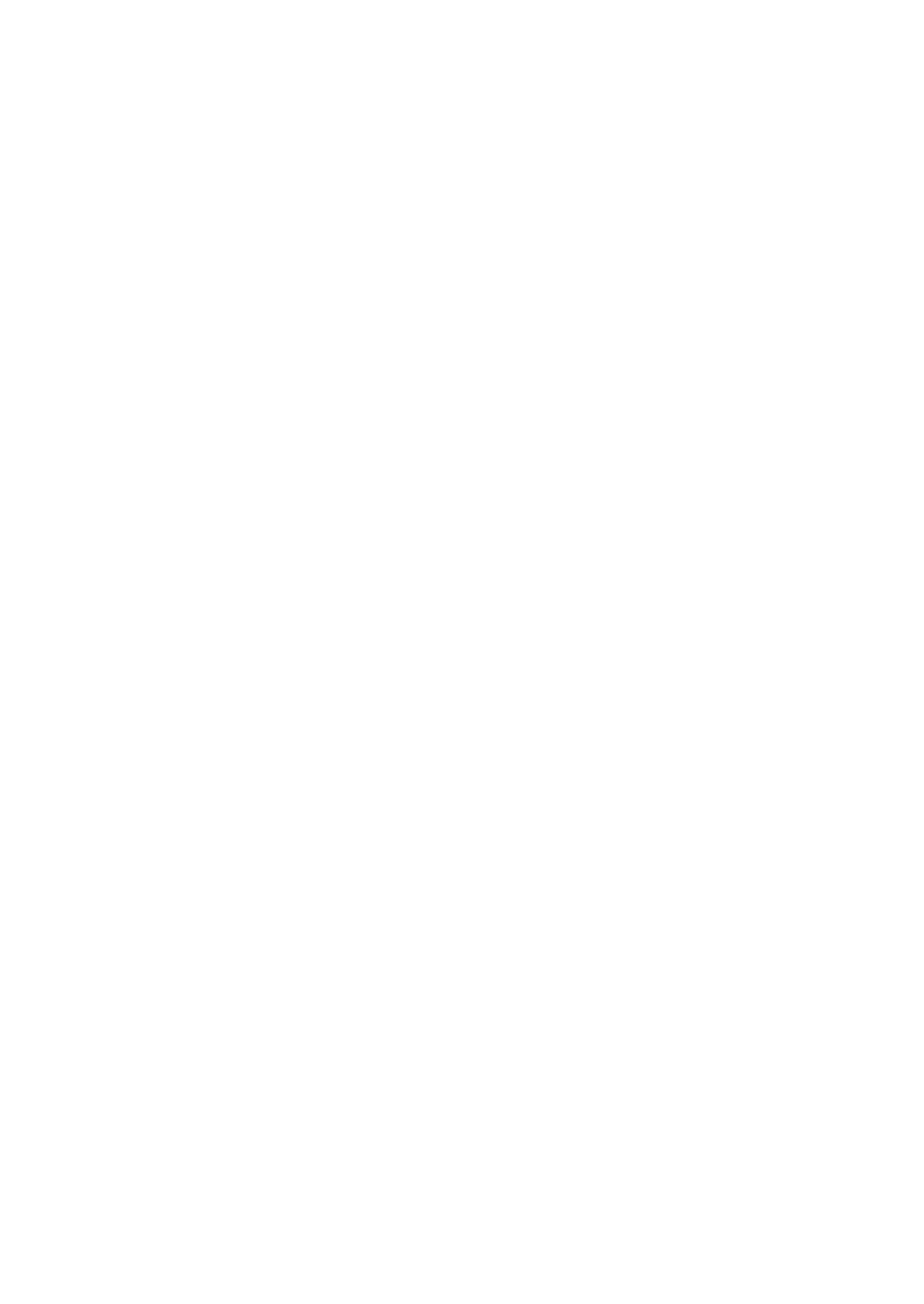## **The Security Environment in Modern East Asia**

## SHOJI Junichiro

The theme for this year's forum is "The Security Environment in Modern East Asia." This reflects the fact that the "National Defense Program Guidelines for FY 2019 and beyond" (Defense Guidelines) indicates that in the security environment surrounding Japan, inter-state competition is prominently emerging "in which states seek to shape global and regional order to their advantage as well as to increase their influence" since that changes in power balance are accelerating and becoming more complex. Such uncertainty over the existing order was shown in the international war history in modern East Asia and competition among great powers was truly developed across the political, diplomatic and military realms.

Therefore, in this forum, we have chosen the security environment in modern East Asia in the first half of the 20th century (mainly the periods of the two World Wars) as the theme and focus on the politics, diplomacy, and military affairs of Japan, China, Russia (the Soviet Union) and the Western countries. In particular, we discuss the roles played by the policies of each country with respect to the uncertainty over the existing international order and regional order. Through the debates in this forum, we aim to provide a historical perspective for discussing the defense and security policy of Japan at a time when the security environment in contemporary East Asia is becoming more complex.

The overview of this forum is as follows.

At the start, Professor Nakanishi Hiroshi gave a presentation titled "Reconstructing the History of Modern East Asia" as the keynote address. At the beginning of the presentation, Professor Nakanishi touched on the current situation in which liberalism and the liberal international order occupied a dominant position in the world after the end of the Cold War are being exposed to challenges and stated that it is necessary to reconsider and reconstruct the history of the 20th century from new perspectives in order to confront these kinds of contemporary issues as well.

Professor Nakanishi mentioned that Eric Hobsbawm's "short 20th century" view of history which regarded the two World Wars and the Cold War as the defining events of the 20th century could not be simply applied to East Asia, and then he explained that the important changes that provided the foundation for the international relations of East Asia in the first half of the 20th century occurred in about 1890. In particular, he focused on two changes, the move by Qing dynasty China to institutionalize its traditional imperial order in response to the imperialistic advances of the great Western powers and the move by the great Western powers to territorialize their Empires based on the principle of the sovereign states, and pointed out the importance of the impact of these rivalry. Furthermore, he stated that there was "ambiguity" in the construction of the East Asian order as a Western-type colonial Empire led by Japan instead of Qing dynasty China, and then looked back on the developments from the second half of the 1920s to the middle of the 1930s as the process of the United States and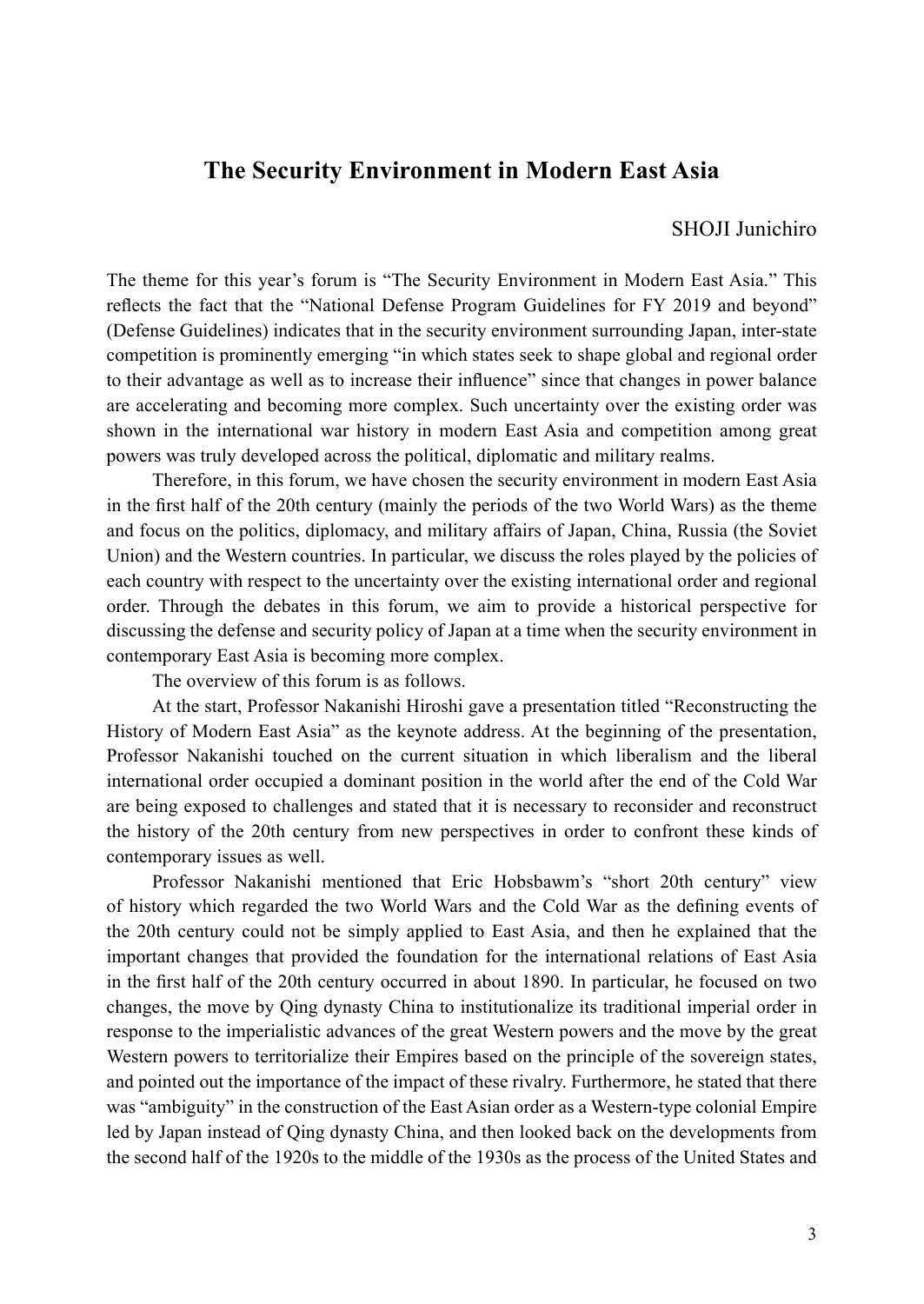the Soviet Union strengthening their leaderships in international politics on a global scale and promoting the alignments of Europe and East Asia while Japan and the United Kingdom were reducing their influences. And he positioned the subsequent process leading up to World War II as the process of Japan becoming accessed with Germany and Italy for the purpose of reducing the influences of the Soviet Union and the Anglo-American countries. Moreover, he touched on the size of the impact that two "unexpected events" — Japan's early surrender in the Pacific War and China's communization — had on the post-war East Asian order, and indicated that the developments from the beginning of the Cold War to the outbreak of the Korean War hindered opportunities for the formation of sovereign states system comprised of multinational countries in East Asia after the disintegration of the Japanese Empire. In conclusion, he stated that in East Asia it is necessary to reorganize the international order taking into account changes in power balance, and that is not appropriate to make the principle of the sovereign states the single, absolute one for organizing international relations in East Asia; rather it is important to base these relations on the principle of the sovereign states while also combining with another principles.

In the first session, presentations concerning "The Regional Order in Modern East Asia" were given and there were comments and questions with respect to the presentations.

At the start, Professor Matsuura Masataka gave a presentation titled "Pan-Asianism in Modern Japan and the East Asian Regional Order." Professor Matsuura redefined the "Pan-Asianism" in modern Japan, which had been treated mainly in the field of the history of thought, as a national policy and revealed the realities that "Pan-Asianism" had changed depending on the period. Then, he pointed out that the "Pan-Asianism" from the late Edo period to the Meiji period was an idealistic, unrealistic, and anti-Western idea by non-mainstream factions in contrast to the realistic policy of the government that gave priority to collaboration with the Anglo-American countries, and named Saigo Takamori as the source of that idea, indicating that "Pan-Asianism" was reconstructed by the emotional empathy of the people who revered him. On the other hand, he raised doubts about the possibility that the Japan, Qing and Korea alliance was becoming a counterbalancing power against the great Western powers, because the factions allied with Japan inside Qing and Korea with whom the Pan-Asianists of Japan attempted collaboration had weak domestic foundations and collapsed under their respective political conditions.

Professor Matsuura also stated that these conditions changed greatly before and after World War I and that "Pan-Asianism," which had only been an idea until then, was converted into policy due to (i) the development of the Japanese economy, (ii) the collapse of the two Empires in East Asia (the Qing Empire and the Russian Empire), (iii) structural changes to the Japanese Army (the rise of the "new China experts"), and (iv) changes to the Pan-Asianists (attenuation of personal relationships). Moreover, he argued that Japan, which deepened its isolation following criticism by the United Kingdom after the Manchurian Incident, etc., went on to formulate "Greater Asianism" which aimed for justification of the Manchurian Incident and for opposition to the British Empire at its core. This was converted to national policy as the Statement on the New Order in East Asia after the outbreak of the Second Sino-Japanese War, and finally it became a "monster" which drove Japan. In conclusion, he stated critically that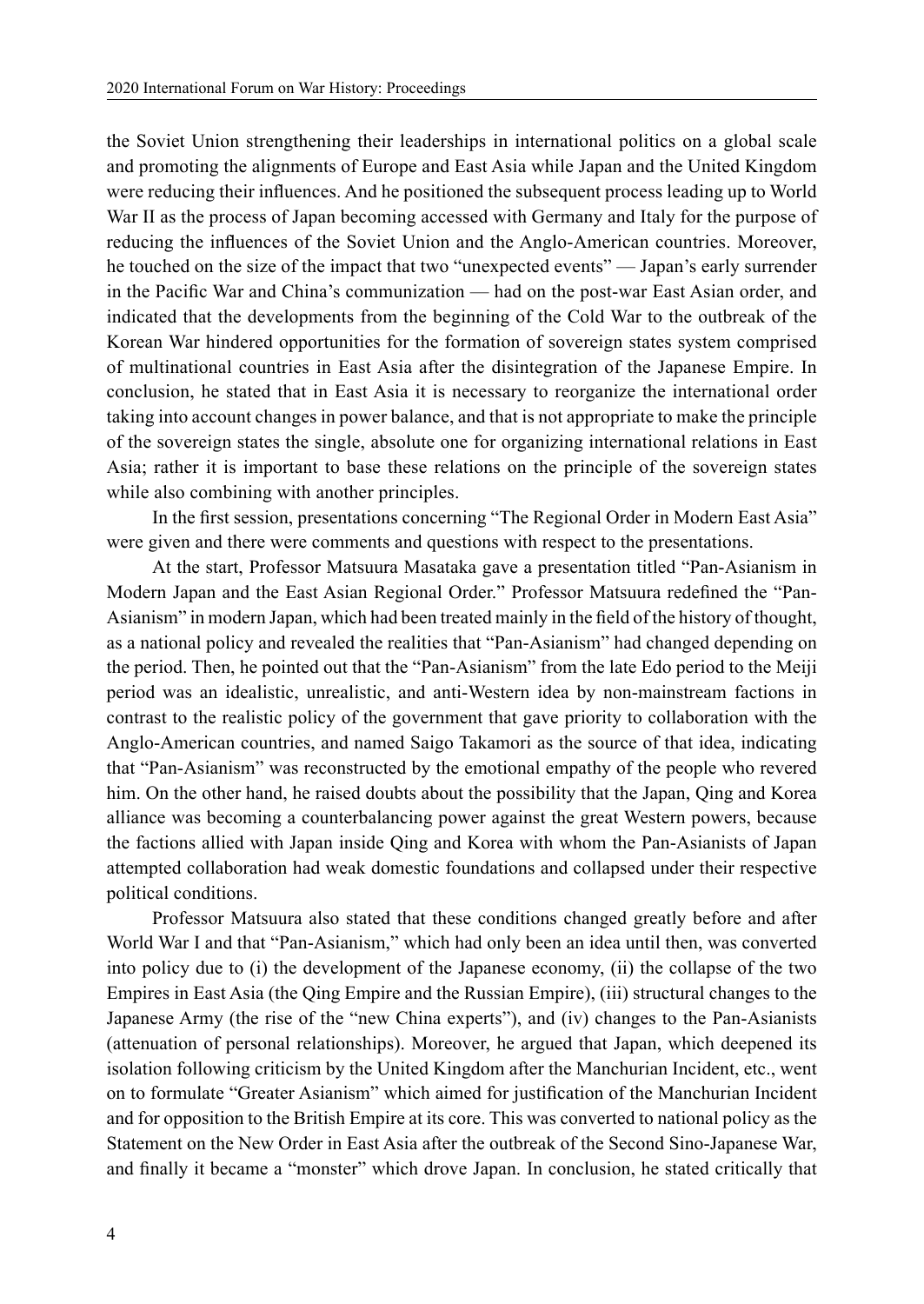this kind of "Greater Asianism" was different from the "Pan-Asianism" of the Meiji period, and became an aggregation of global (Greater Asian) logic which reflected the logic of the local agencies of the military and the colonies.

Next, Professor Liu Jie gave a presentation titled "Modern China's Foreign Relations and East Asia." Professor Liu confirmed the nature of the Japanese people's perceptions of China since the First Sino-Japanese War, then explained the footsteps of China's modern diplomacy divided into three periods, and revealed how China entered the international community. He pointed out that the Japanese people's perceptions of China changed completely due to the victory in the First Sino-Japanese War, and touched on the image of China that it "does not obey the rules of the international community and only enjoys benefits without fulfilling its obligations" became entrenched as an important part of the Japanese people's subsequent perceptions of China, and a tendency toward disdain for China became widespread. He mentioned that in response to these perceptions of China in the international community, there were some discussions inside China about placing importance on the rule of law, but he determined that no specific measures for achieving harmony with the values shared by the international community were presented in the "Full Rejuvenation of Traditional Culture" project China announced in 2021.

Professor Liu also explained the footsteps of China's modern diplomacy divided into the following three periods. He presented that the first period is the "traditional diplomacy period" from the First Opium War to 1901 when the final protocol concerning to Boxer Rebellion was signed, in which China pursued a Hua–Yi order based on Confucian traditions, did not abandon its sense of superiority as the "Celestial Empire" and rejected modern international law and international relations, with the active space of career diplomats barely existed. He pointed out that the second period is the "modern diplomacy period" from 1901 to 1949, in which career diplomats led their diplomatic policies to realize the abolition of the "unequal treaties" in order to establish equal relations between China as a modern state and foreign countries, and contributed to the establishment of China's position as a great power through cooperation with the Anglo-American countries. He stated that the third period is the "major country diplomacy period" after the foundation of the People's Republic of China, in which Deng Xiaoping reflected on the Mao Zedong era when diplomats had no roles, and switched to a modernization policy, focusing on the development of diplomats to achieve a peaceful international environment. On the other hand, he analyzed that it is difficult to reflect the intentions of career diplomats in Xi Jinping's "major country diplomacy" advocating the "great rejuvenation of the Chinese nation," so there is caution about the return of traditional Sinocentric diplomacy. In conclusion, he indicated that the "modern diplomacy period" in the first half of the 20th century was an exceptional era, and the Westernization of China was produced by the strategic judgments of traditional leaders under the traditional ruling structure, and stated that attention would be focused on what kind of path China chose between tradition and modernization going forward.

Based on these presentations, Vice President for Academic Affairs Shoji Junichiro, as a discussant, presented the following comments and questions. Firstly, he stated with respect to the presentation of Professor Matsuura that he agreed that in recent years "Pan-Asianism"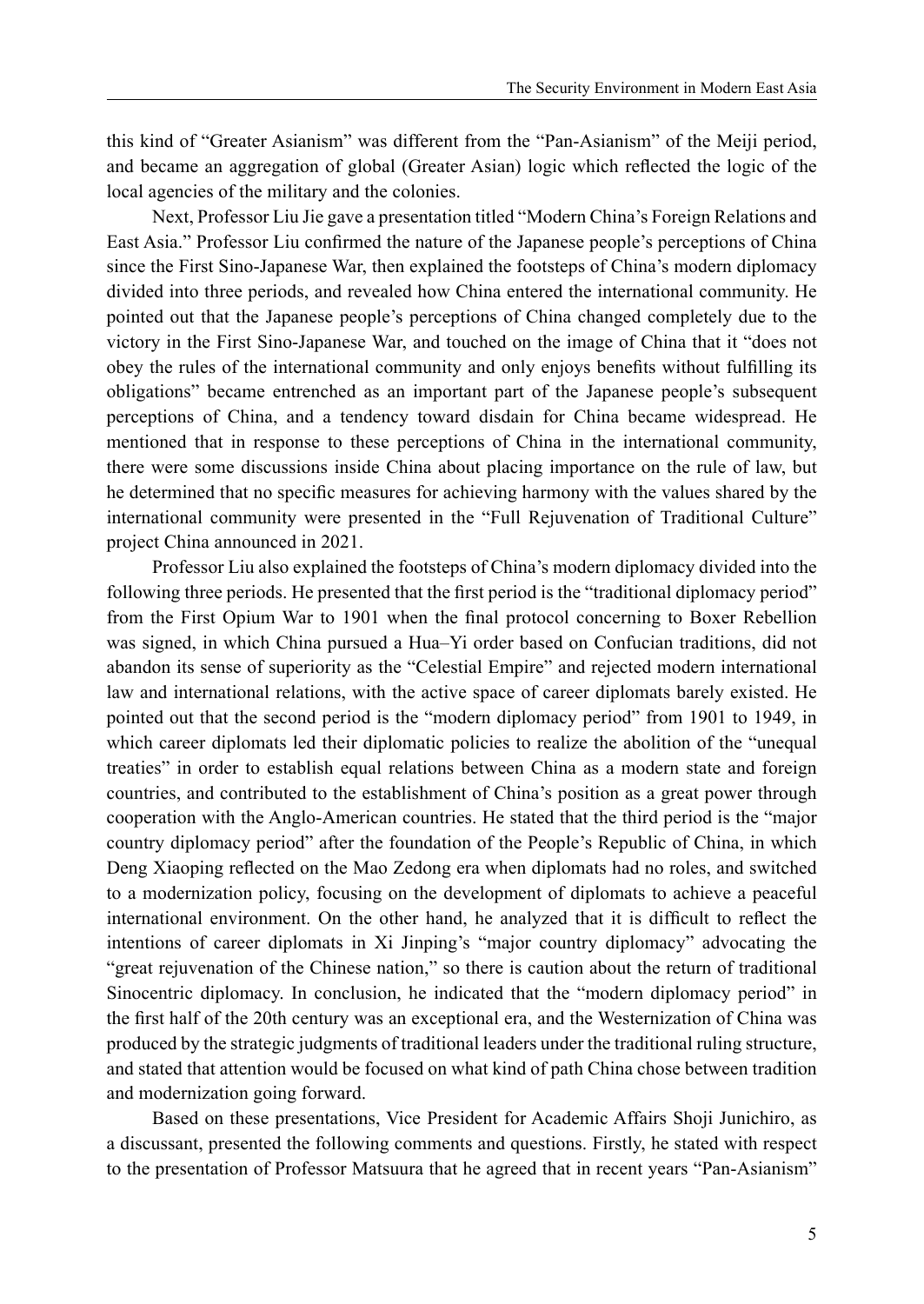has not been used, instead the term "Indo-Pacific" is being used. He said that it is necessary to consider the significance of that term. Furthermore, he mentioned that the transformation in the "Pan-Asianism" of Japan, namely the change to justify the continental policy targeting the abundant resources of China, was behind the changes to the policies of Japan in the 1930s. Finally, he asked the following questions: (i) what do you think of the vulnerabilities of "Pan-Asianism" in the Meiji and Taisho periods which had no shared ideology, (ii) what were the biggest factors causing "Pan-Asianism" to become a "monster" and (iii) the civilians advocated "Pan-Asianism" while the Japanese government was consistently realistic, so why was "Pan-Asianism" brought to the forefront in the 1938 Statement on the New Order in East Asia?

Next, with respect to the presentation of Professor Liu, he referenced the words of Yamagata Aritomo that "a strong China is pleasing and at the same time frightening" while stating that the sentiment of the Japanese people towards China is always ambiguous and ambivalent. Furthermore, he stated that the approach of China's diplomacy is very suggestive because of its similarities with pre-war Japan, so attention would be focused on China's diplomacy in the future. Finally, he asked the following questions: (i) is the "great rejuvenation of the Chinese nation" advocated by Xi Jinping aiming for a regression to the Qing dynasty era when China considered Japan to be a vassal state and (ii) in China the Ministry of Foreign Affairs is considered to be in a low position, so will the China's diplomacy continue to be advanced away from reality in the future?

With respect to these questions, Professor Matsuura answered (i) at the time, there was study of the Chinese classics instead of Christianity, mutual written communication was possible, and in addition commonalities such as the nature of self-assertion and skin and hair color were recognized, (ii) it is thought that the common position of the disadvantaged, namely that they "were oppressed by the great powers," was a factor leading to "Pan-Asianism" becoming "a monster," and (iii) the process of the Second Sino-Japanese War and the personality of Konoe Fumimaro, had a large impact. Professor Liu answered (i) the "great rejuvenation of the Chinese nation" was unilaterally announced by the Chinese government without going through any intellectual discussions, and cannot be considered as an image of the state reflecting discussions by civilian intellectuals, and (ii) it was rare for the opinions of diplomats and intellectuals to be reflected in the policy making of China, except for in the Deng Xiaoping era when slight signs of this were seen, and the China's diplomacy will probably continue to be strongly influenced by the opinions of the inner circles of the administration.

In the second session, presentations concerning "The International Order in Modern East Asia" were given and there were comments and questions with respect to the presentations.

Professor Brian P. Farrell gave a presentation titled "Going their separate ways: The British Empire, Japan, and Reordering Asia between the World Wars." Professor Farrell stated that the United Kingdom, which had previously formed an alliance with Japan, gradually began to consider Japan as a presence which threatened the regional order of East Asia and the interests of the British Empire with the conflicts of interest surrounding China as the main factors. Then he indicated that the United Kingdom regarded the claims of Japan seeking a special status in China as the main cause to blame for destabilizing the domestic situation in China, and moreover that due to the commencement of the Northern Expedition, various problems concerning the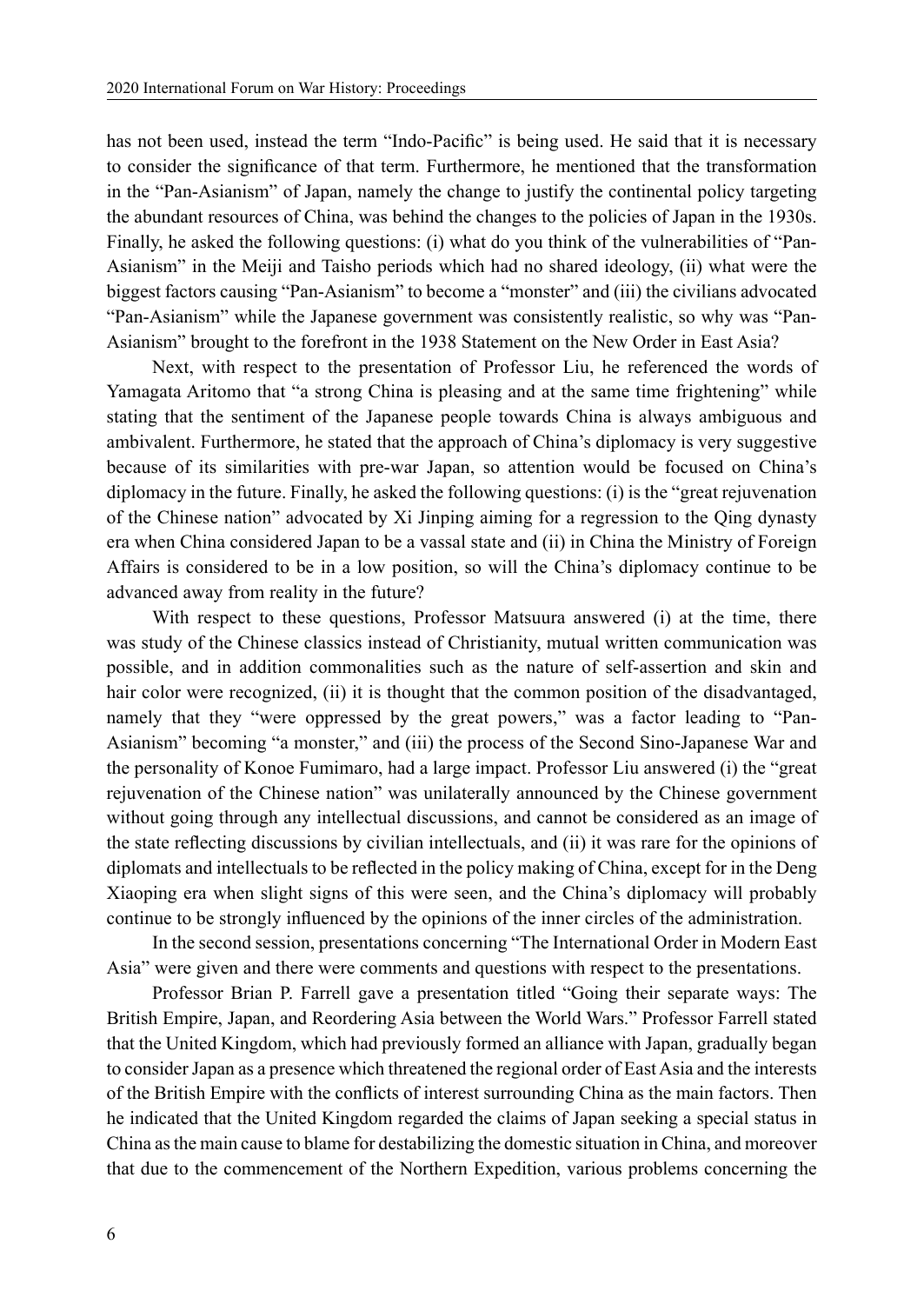future vision of China emerged among the great powers. He mentioned that the clash of agendas between Japan and the United Kingdom regarding Shanghai was particularly symbolic, because this was the center of the interests of the United Kingdom in China and was also the cornerstone of the East Asian order based on the Washington Treaty.

Professor Farrell also emphasized that the British Empire was based on a global and stable political and economic order, but the other countries could not fully respond to the gradually changing situation in China. He brought up the riot in Shanghai which occurred at the beginning of 1927 as a good example of this, and indicated that differences in perceptions with respect to the exercise of military force by the United Kingdom existed between Japan and the United Kingdom. When exclusionary nationalism rose and chaos grew in Shanghai, the United Kingdom searched for cooperation among the great powers when exercising military force, but Japan did not provide cooperation because it misunderstood the intentions of the United Kingdom. Professor Farrell concluded that this incident led the United Kingdom to consider Japan as a threat to its interests in China, and that Shanghai in 1927 was positioned as the turning point of Japan and the United Kingdom growing apart.

Next, Senior Fellow Hanada Tomoyuki gave a presentation titled "The Soviet Far Eastern Strategy and International Order." He focused on war and diplomacy in the history of Japan-Soviet relations during the two World Wars to pay attention to the Soviet Union's factor in the security environment in modern East Asia while discussing a coexistence of war and peace with great power relations between Japan and the Soviet Union. Then he explained that the Soviet Union leveraged military victories in the Far East to play an important role in the formation of the international order in modern East Asia, divided into the following three periods.

He indicated that the first period is from the Manchurian Incident in 1931 to the Nomonhan Incident in 1939 when, under the circumstances of an anti-Soviet, anti-Communism regime based on the conclusion of the Japanese-German Anti-Comintern Pact, the Soviet leaderships strengthened its defense capabilities in the Far East while constructing collective security system with the Mongolian People's Republic and the Chinese Nationalist Government, and achieved a military victory in the Far East and a diplomatic victory in Europe through the battle in the Nomonhan Incident and the conclusion of the German-Soviet Non-Aggression Pact. He pointed out that the second period is from the outbreak of World War II to the conclusion of the Japanese-Soviet Neutrality Pact in 1941 when, due to the concept for a "Quadripartite Entente" between Japan, Germany, Italy and the Soviet Union advocated by the second Konoe Cabinet and the subsequent conclusion of the Japanese-Soviet Neutrality Pact, stable bilateral relations were formed in the Far East even though their diplomatic and military agendas were different. Finally, he explained that the third period is Japan's war termination diplomacy and the Soviet Union's entry into the war against Japan in 1945 when, although Japan and the Soviet Union superficially maintained stable bilateral relations during World War II, the great power relations of Japan and the Soviet Union ended due to the Soviet Union's entry into the war against Japan based on a "secret agreement" at Yalta Conference and the Japan's diplomatic failure to end the war with a peace initiative at the Soviet Union by the Suzuki Kantaro Cabinet. As a result, the Soviet Union obtained an exit to the Pacific Ocean, namely the Sakhalin and the Kuril Islands, and succeeded in securing a strategic foundation in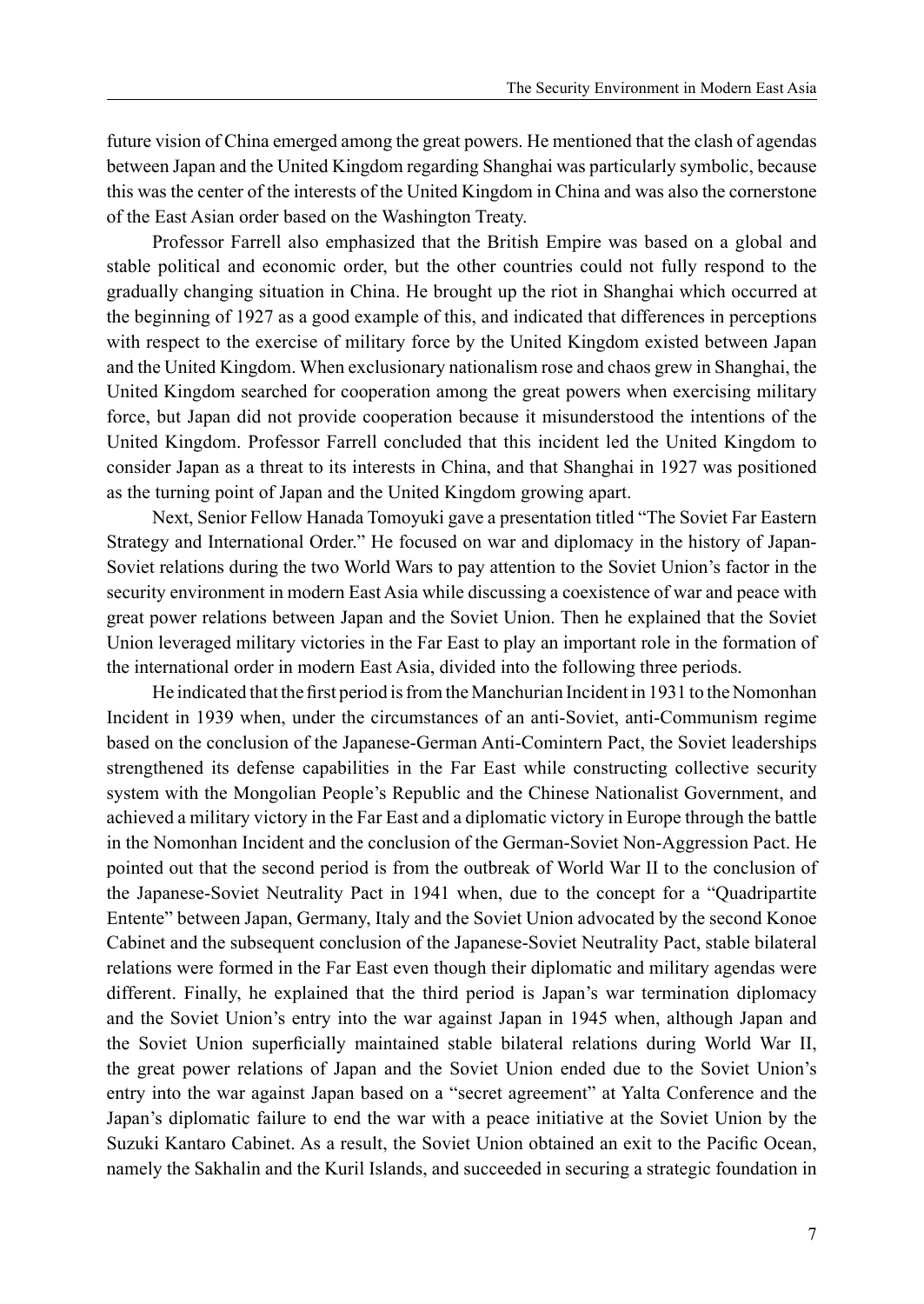post-war East Asia. In conclusion, he ended his presentation by stating that the Soviet Union fully utilized its two military victories in the Far East to form the international order in modern East Asia.

Based on these presentations, Professor Tohmatsu Haruo, as a discussant, presented the following comments and questions. Firstly, Professor Tohmatsu indicated the necessity of linking the discussions over the international order and the discussions over the security environment, and in particular stated that when discussing the international order of East Asia, the roles played by major countries that do not belong to geographical East Asia, most notably the United States, and Nazi-Germany in the second half of the 1930s should also be taken into consideration. Then with respect to the presentation of Professor Farrell, he mentioned that in East Asia moved from optimism to pessimism and then toward the maelstrom of war during the interbellum, of the three countries of the United States, the United Kingdom, and the Soviet Union, although the United Kingdom was the partner country that Japan could work out differences with the most easily, it was Japan and the United Kingdom that worsened their relations over China, and this paradox was interesting. In addition, he indicated that the United Kingdom maintained the interests of the British Empire in East Asia which included China, Southeast Asia and dominions, and there was a possibility that all of these could be affected by the Japan's expansion, and asked a question concerning the significance of the British Empire as a regional factor, in particular with the framework of defense of the Empire which had Singapore as the hub. Next, with respect to the presentation of Senior Fellow Hanada, he noted that conducting a war on two fronts against both China and the Soviet Union was nothing more than a nightmare for the Japanese Army, so for that reason it is thought that the battle with the Soviet Union in Manchuria was frightening for the Japanese side, and asked a question about how the Soviet Union perceived that point. Furthermore, he presented points for discussion such as how far the Soviet Union placed importance on communist ideology, how that was related to Japan's perceptions of the Soviet Union, and how the "matching the concepts of the international order" of both countries differed from the ideology.

In response to Professor Tohmatsu's questions, Professor Farrell answered that although the United Kingdom was opposed in a variety of situations to the United States, which advocated anticolonialism and isolationism, their agendas matched on the point of maintaining the stability of the economy, a global interest of the British Empire. Then he stated that it was important to view the individual events that occurred in East Asia in terms of the big picture, in fact the United Kingdom's base was established in Singapore before the Washington Naval Conference and, in addition to the frustration of the United States, there were various opposite opinions within the British Commonwealth of Nations. So he stated that it was necessary to consider how the Anglo-Japanese Alliance was to be utilized in these contexts. Furthermore, regarding the paradox of the opposition between Japan and the United Kingdom over China, he emphasized that it was a phenomenon that occurred in the context of the interests of the United Kingdom being damaged and revolts also frequently occurring, so this also should be discussed from a big-picture perspective.

Next, Senior Fellow Hanada noted that in principle communism was an ideology which repudiated the Japanese Emperor, and for that reason the greatest hypothetical enemy for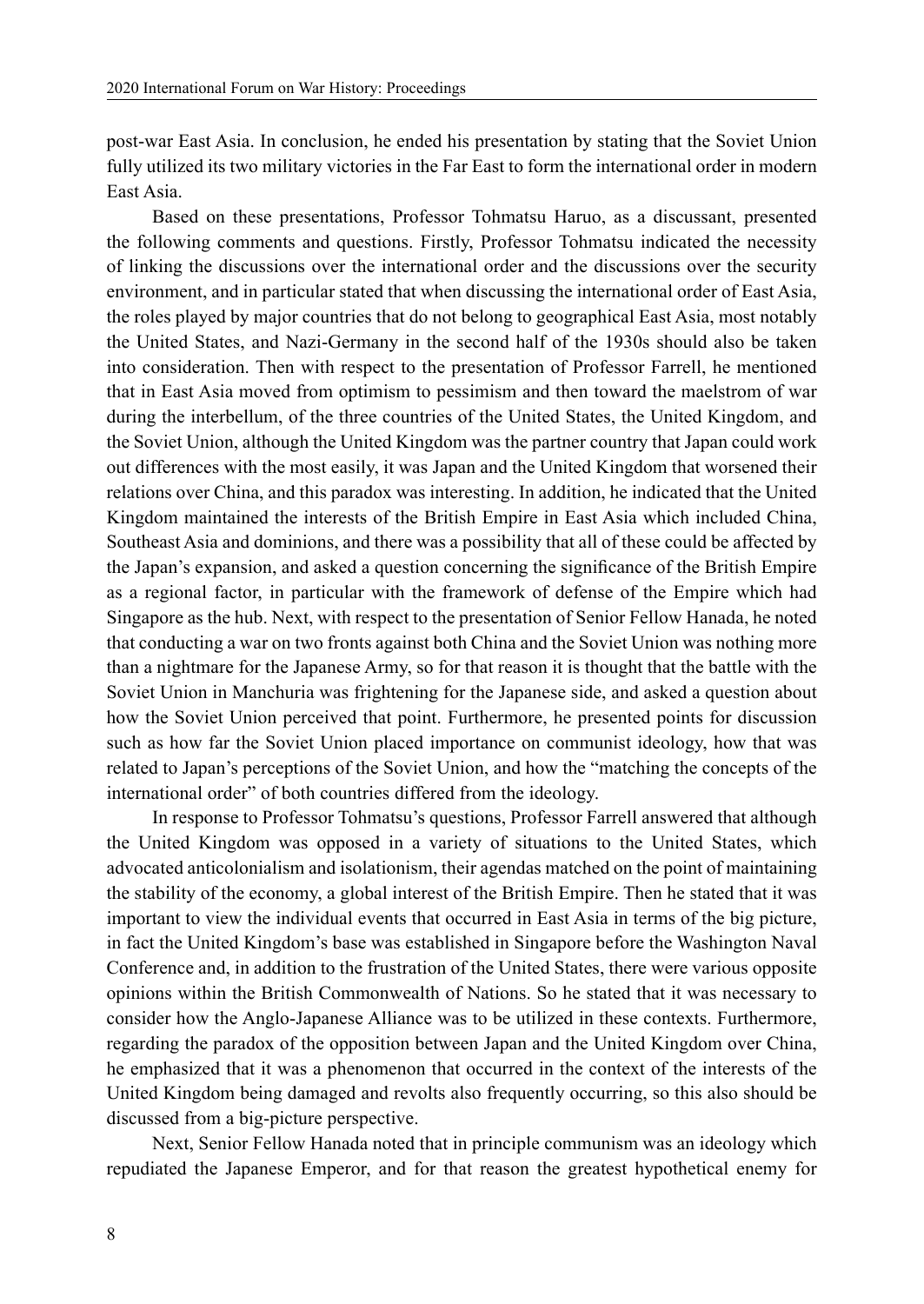the Japanese Army was undoubtedly the Soviet Union, while on the other hand he indicated that a pro-Russian/pro-Soviet faction, which considered the Soviet Union as a great power recognizing each other's spheres of influence, had a presence in Japan to some extent. Furthermore, he answered that the diplomatic relations between the great powers based on realism in international politics were also being pursued at the same time. Moreover, regarding the war on two fronts against both China and Soviet Union, he answered that although naturally there was a sense of crisis of that kind, it existed a different logic in the local agencies of the military, as the occurrence of circumstances in which the Nomonhan Incident was provoked while the Second Sino-Japanese War was underway, and for that reason the Soviet Union consistently aimed for military victories.

In the overall discussion, firstly, Professor Nakanishi and Professor Liu were asked questions about the uncertainty of the existing order in the contemporary world. Furthermore, Professor Liu was asked for an opinion concerning the Indo-Pacific concept in the diplomacy and security policy of Japan (there is no word "Asia"). In response to this, Professor Nakanishi answered that the big problem in the Asia-Pacific region is that the foundation of the world built by the United Kingdom and the United States is destabilizing, but we cannot return to the pre-modern order, while on the other hand no prospects for a new order can be seen. Then with respect to questions which cannot be resolved with the principle of sovereign states only, he introduced the example of the United Kingdom and Northern Ireland in Brexit, stated that this was important as a precedent of finding compromise even when the national borders do not match the boundaries of the economies, and emphasized the significance of searching for a path to a comprehensive resolution. Professor Liu answered that the search for a way to "deconstruct the post-war era" and the moves of China, which is continuing the construction of a sovereign state, could have an impact on the international order, and pointed out that China's self-awareness as a great power is growing due to economic growth that even China itself did not anticipate, but China receives large benefits from the existing order. In addition, he expressed the perception that the limit to interpret things as the word "Asia" is being gradually exposed, as symbolized by the issues of historical perceptions and the territorial disputes, so the term "Indo-Pacific" is beginning to be used to handle these kinds of circumstances.

Next, Vice President for Academic Affairs Shoji and Professor Tohmatsu were asked how Japan during the two World Wars attempted to deal with the changes in the security environment and international order. In response to this, Vice President for Academic Affairs Shoji answered that international order and security are connected in East Asia even today, and looking at the historical situation, both the First Sino-Japanese War and the process from the destabilization of the Washington regime to the Second Sino-Japanese War were inseparable from the issues over international order. Then he stated that the security issues surrounding contemporary China were also related in international order at their core. Professor Tohmatsu emphasized the importance of being aware of the difference between order and regime, and then argued that the regime has stability to a certain extent, but the order destabilizes when arise the issues of profit and loss among states, and sometimes the security environment becomes shaken due to attempts to maintain order. Then he mentioned that the contemporary world is truly at a stage when the post-World War II framework is destabilizing. Furthermore,